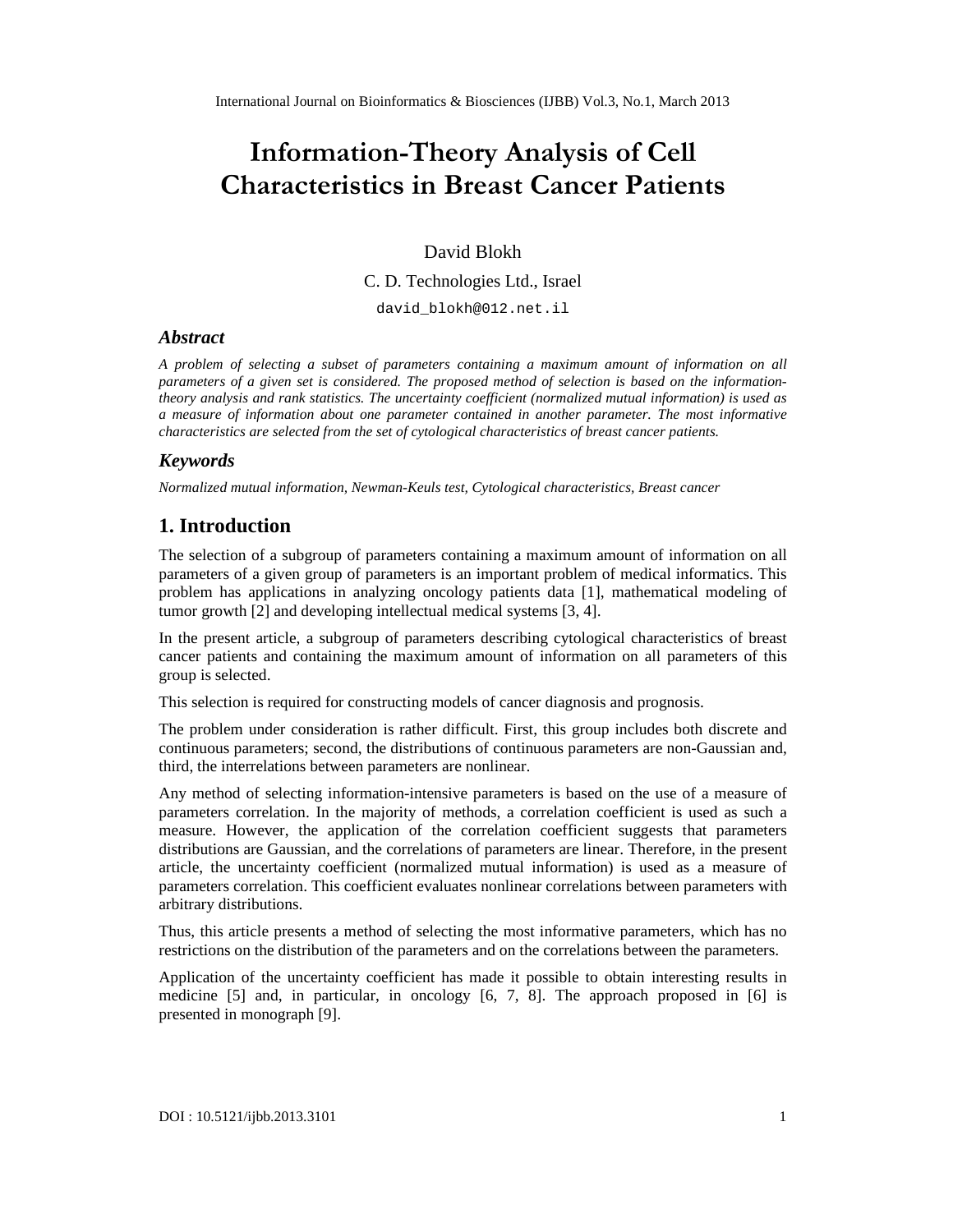International Journal on Bioinformatics & Biosciences (IJBB) Vol.3, No.1, March 2013

## **2. Materials and Methods**

#### **2.1. Materials**

To illustrate the method, we used data from the Wisconsin Breast Cancer Database [10]. These data cover 663 patients, each patient being presented by 10 cytological parameters, 9 of which are continuous (clump thickness, uniformity of cell size, uniformity of cell shape, marginal adhesion, single epithelial cell size, bare nuclei, bland chromatin, normal nucleoli, and mitoses) and one is discrete (Class).

#### **2.2. Data Analysis**

#### **2.2.1. Statement of the problem**

Assume that the initial data on *n* objects are presented in the form of a  $n \times m$  array  $[a_{ki}]$ ,

where each row  $\boldsymbol{k}$  is an object described by  $\boldsymbol{m}$  parameters. It is needed to find a parameter or a subgroup of parameters containing the greatest amount of information about all *m* parameters.

#### **2.2.2. Description of the algorithm**

The algorithm of selecting a subgroup of the most informative parameters from the entire group of parameters includes four procedures. A short description of each procedure is as follows. A more complete description of the application of information-theory analysis to the selection problem is presented in [11].

1. Discretization.

This procedure transforms parameters having continuous values into parameters having discrete values.

If an acceptable method of a continuous parameter discretization is unavailable, use a formal approach to the discretization [12].

2. Construction of the uncertainty coefficient matrix.

For *i*-th and *j*-th parameters  $1 \le i, j \le m$ , calculate the uncertainty coefficient  $c_{ii}$  [5] and

construct  $m \times m$  uncertainty coefficient matrix  $[c_{ij}]$ .

3. Construction of the rank matrix.

For each column of the matrix  $[c_{ij}]$ , we rank its elements and assign rank 1 to the smallest element of the column. We obtain the matrix  $m \times m$  of ranks  $\lfloor r_i \rfloor$ , where each column of the

matrix contains ranks from 1 to *m*.

*We estimate the amount of information about all m parameters contained in the i-th parameter by the sum of all the entries of the <i>i*-th *row of the matrix*  $\lfloor r_{ii} \rfloor$ .

4. Application of the multiple comparison method.

Apply the multiple comparison method to the sums of  $[r_{ij}]$  matrix rows [13]. This gives a clustering of parameters that contains the desired subgroup of parameters.

**Remark**. Programs for the algorithm of uncertainty coefficient calculation and the Friedman test are implemented in the package SPSS [14].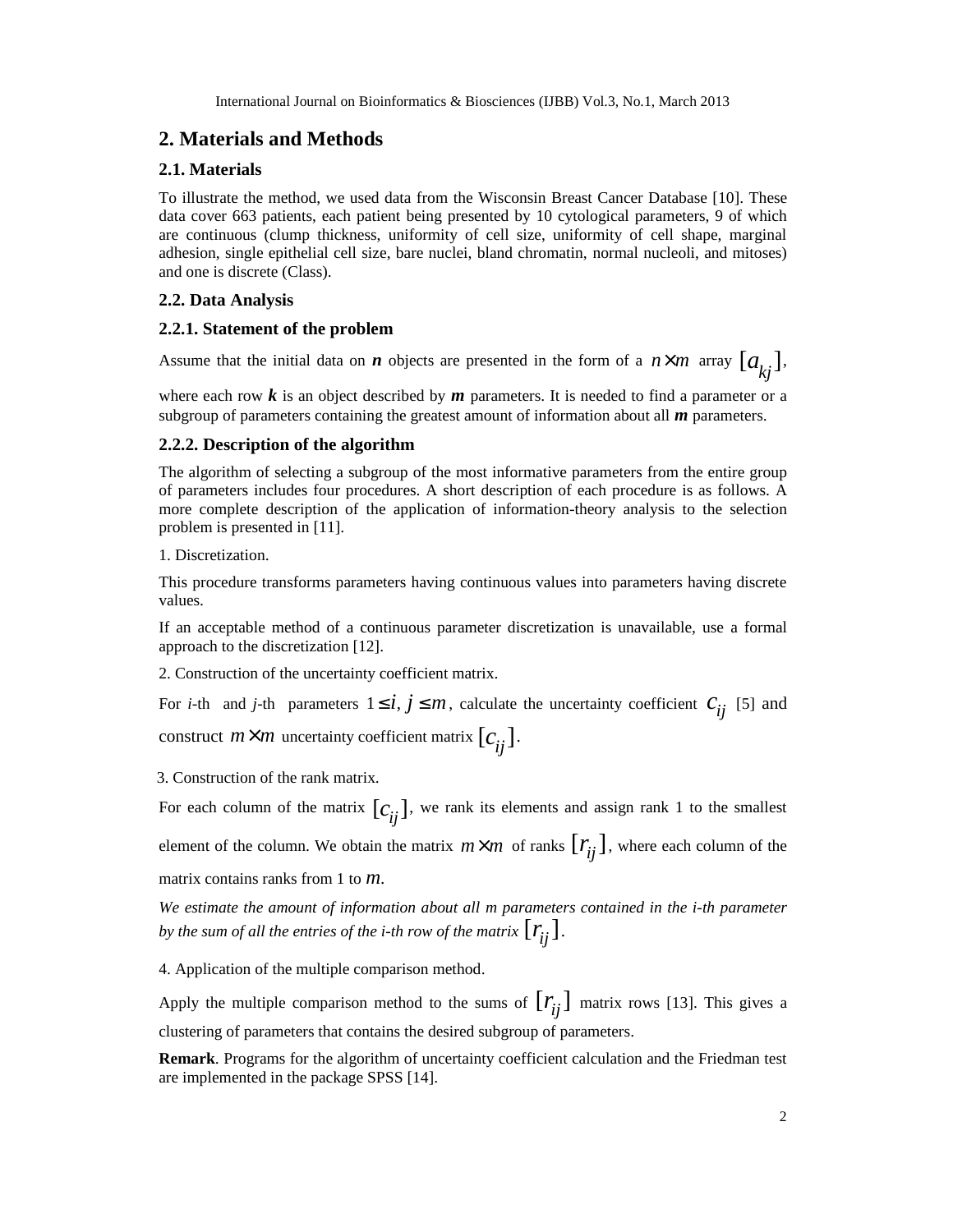International Journal on Bioinformatics & Biosciences (IJBB) Vol.3, No.1, March 2013

### **3. Results**

We consecutively perform the four procedures of the selection algorithm.

1. Categories of parameters contained in the Wisconsin Breast Cancer Database are given below.

| Parameter name                 | Category              |
|--------------------------------|-----------------------|
| 1. Clump Thickness:            | 1,2,3,4,5,6,7,8,9,10. |
| 2. Uniformity of Cell Size:    | 1,2,3,4,5,6,7,8,9,10. |
| 3. Uniformity of Cell Shape:   | 1,2,3,4,5,6,7,8,9,10. |
| 4. Marginal Adhesion:          | 1,2,3,4,5,6,7,8,9,10. |
| 5. Single epithelial cell size | 1,2,3,4,5,6,7,8,9,10. |
| 6. Bare Nuclei:                | 1,2,3,4,5,6,7,8,9,10. |
| 7. Bland Chromatin:            | 1,2,3,4,5,6,7,8,9,10. |
| 8. Normal Nucleoli:            | 1,2,3,4,5,6,7,8,9,10. |
| 9. Mitose:                     | 1,2,3,4,5,6,7,8,9,10. |
| 10. Class:                     | 2-benign, 4-malignant |

2. Calculate the uncertainty coefficients  $C_{ij}$   $1 \le i, j \le 10$  for the parameters of the Wisconsin

Breast Cancer Database and construct the  $[C_{ij}]$  matrix of uncertainty coefficients (Table 1).

| N <sub>0</sub> | Parameter name              |      | 2    | 3    | 4    |      | 6    |      | 8    | 9    | 10   |
|----------------|-----------------------------|------|------|------|------|------|------|------|------|------|------|
|                | Clump thickness             |      | .222 | .194 | .144 | .170 | .205 | .136 | .180 | .171 | .439 |
| 2              | Uniformity of cell size     | .181 |      | .406 | .263 | .305 | .319 | .243 | .301 | .251 | .676 |
| 3              | Uniformity of cell shape    | .165 | .419 |      | .238 | .250 | .282 | .211 | .266 | .209 | .556 |
| $\overline{4}$ | Marginal adhesion           | .105 | .232 | .205 |      | .211 | .239 | .198 | .196 | .175 | .382 |
| 5              | Single epithelial cell size | .135 | .295 | .235 | 231  |      | .240 | .191 | .256 | .255 | .503 |
| 6              | Bare nuclei                 | .137 | 259  | .223 | 219  | .202 |      | .197 | 222  | .154 | .491 |
| 7              | Bland chromatin             | .123 | .267 | .226 | 247  | .218 | .268 |      | .245 | .155 | .499 |
| 8              | Normal nucleoli             | .121 | .245 | .211 | .181 | .216 | .223 | .181 |      | .180 | .386 |
| 9              | Mitoses                     | .071 | 125  | .103 | .100 | .133 | .096 | .071 | .111 |      | .226 |
| 10             | Class                       | .180 | .339 | .269 | .215 | .259 | .301 | .225 | .236 | .223 |      |

**Table 1.** Uncertainty coefficient matrix  $[c_{ij}]$ .

3. Rank the  $[c_{ij}]$  matrix (Table 1) columns and obtain a rank matrix  $[r_{ij}]$  (Table 2).

# Table 2. Rank matrix  $[r_{ij}]$ .

| N <sub>o</sub> | Parameter name              |    | 2      | 3  | 4  |    | 6  |    | 8  | 9              | 10             | Sum of ranks |
|----------------|-----------------------------|----|--------|----|----|----|----|----|----|----------------|----------------|--------------|
|                | Clump thickness             | 10 | ◠<br>∠ | 2  | ◠  | ◠  | ↑  | ◠  | ◠  | 3              | 4              | 31           |
| $\mathcal{D}$  | Uniformity of cell size     | 9  | 10     | 9  | 9  | Q  | Q  | 9  | 9  | 8              | 9              | 90           |
| 3              | Uniformity of cell shape    | ⇁  | 9      | 10 | ⇁  |    | ⇁  |    | 8  | 6              | 8              | 76           |
| $\overline{4}$ | Marginal adhesion           | ↑  | 3      | 3  | 10 | 4  | 4  | 6  | 3  | $\overline{4}$ | $\overline{2}$ | 41           |
| 5              | Single epithelial cell size |    | ⇁      | 7  | 6  | 10 |    | 4  | ⇁  | 9              | 7              | 67           |
| 6              | Bare nuclei                 | 6  | 5      | 5  | 5  | 3  | 10 | E  | 4  |                | 5              | 49           |
|                | <b>Bland chromatin</b>      | 4  | 6      | 6  | 8  | 6  | 6  | 10 | 6  | ↑              | 6              | 60           |
| 8              | Normal nucleoli             | 3  | 4      | 4  | 3  | 5  | 3  | 3  | 10 | 5              | 3              | 43           |
| $\mathbf Q$    | <b>Mitoses</b>              |    |        |    |    |    |    |    |    | 10             |                | 19           |
| 10             | Class                       | 8  | o      | 8  |    | 8  | Ω  | Ω  |    |                | 10             | 74           |

Consider Table 2 as the Friedman statistical model [15] and examine the row effect of this table.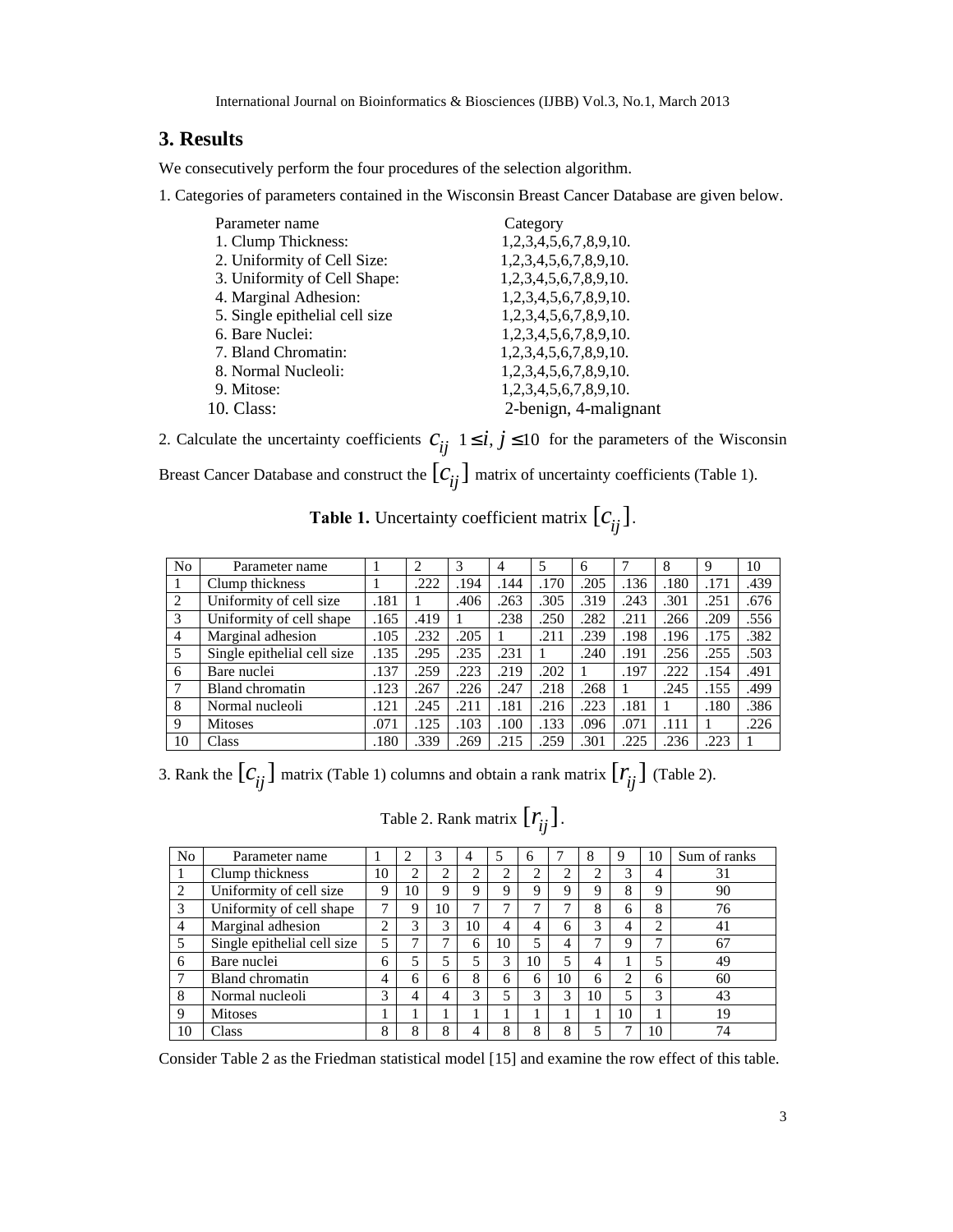#### *Hypotheses*

 $H<sub>0</sub>$ : There is no row effect ("null hypothesis").

 $H_1$ : The null hypothesis is invalid.

*Critical range.* The sample is "large"; therefore, the critical range is the upper 1%-range of  $\chi^2$ <sub>9</sub> distribution.

Calculation of the  $\chi^2$ -criterion [15] gives  $\chi^2$  = 48.48.

The critical range is  $\chi_9^2 > 21.67$ . Since  $48.48 > 21.67$ , the null hypothesis with respect to Table 2 is rejected. Thus, according to the Friedman test, the row effect exists. Hence, there is a difference between the rows under consideration.

4. For multiple comparisons, we use the Newman-Keuls test [13]. We obtain  $|R_j - R_{j+1}| > 8.15$ ,

where  $R_j$  and  $R_{j+1}$  are the *j*-th and  $(j+1)$ -th elements of "Sum of ranks" column of Table 2. Using the multiple comparisons method, we construct the parameter clustering shown in Table 3.

| N <sub>o</sub> | Cluster   | Parameter name                | Sum of ranks |
|----------------|-----------|-------------------------------|--------------|
|                | Cluster 1 | Uniformity of cell size       | 90           |
| 2              | Cluster 2 | Uniformity of cell shape      | 76           |
| 3              |           | Class "benign" or "malignant" | 74           |
| $\overline{4}$ |           | Single epithelial cell size   | 67           |
| 5              |           | Bland chromatin               | 60           |
| 6              | Cluster 3 | Bare nuclei                   | 49           |
|                |           | Normal nucleoli               | 43           |
| 8              |           | Marginal adhesion             | 41           |
| 9              | Cluster 4 | Clump thickness               | 31           |
| 10             | Cluster 5 | <b>Mitoses</b>                | 19           |

#### **Table 3**. Parameter Clustering.

The obtained clustering has the following properties:

For two neighboring clusters of Table 3, the smallest element of one cluster and the greatest element of another cluster located nearby are significantly different ( $\alpha_T$ =0.01);

Elements belonging to the same cluster do not differ from each other (  $\alpha_{\emph{T}}$  =0.01);

The differences between Cluster 1 (Uniformity of cell size) and all the characteristics are

statistically significant ( $\alpha_{T}$ =0.01).

The characteristic "Uniformity of cell size" contains the greatest amount of information about all the characteristics under study. It corresponds to the thesis that the uniformity of cell size in unicellular organisms and within tissues in multicellular organisms could be necessary to maintain the homeostasis of transcription and proliferation [16]. Thus, an adequate result has been obtained using the proposed algorithm.

We believe that the processing other biomedical data using the proposed algorithm will also give adequate results.